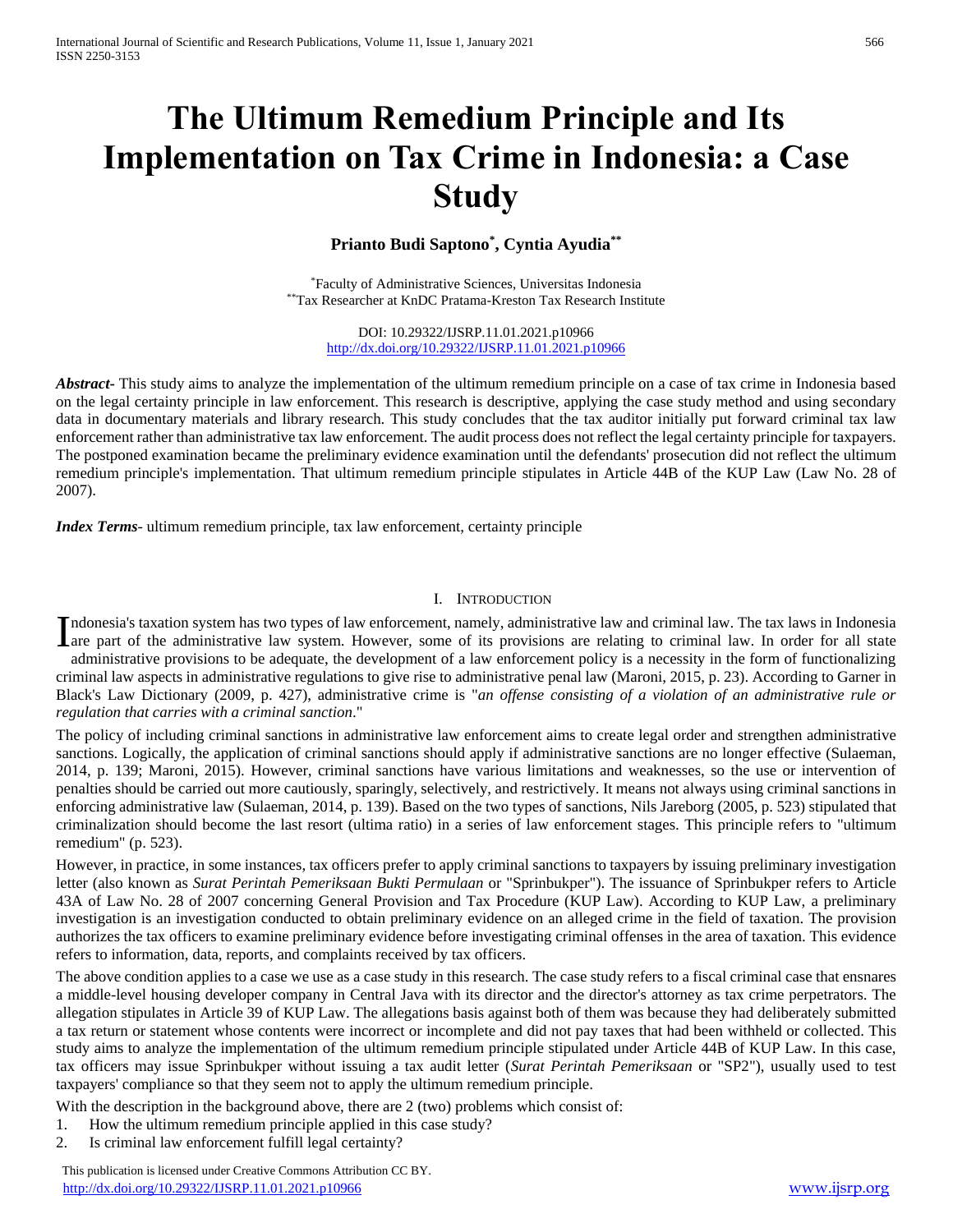## II. CONCEPTUAL FRAMEWORK

## *A. Tax Law Enforcement*

The Rule of Law comprises several formal and procedural principles addressing how to govern society (Waldron, 2020). Thus the law must be enforced so that people could obey and behave according to the law. The United Kingdom calls it law enforcement, while the Netherlands calls it "rechtshandhaving" (Gunadi, 2017, p. 573). The tax laws in Indonesia are part of the administrative law system because it mainly regulates government administration. Indonesia's tax law regulates administrative sanctions in interest, fines, and increases to enforce the law. However, taxpayers tend to streamline the tax burden (Gunadi, 2017).

In order for all state administrative provisions to be adequate, the development of a law enforcement policy is necessary to functionalize criminal law and criminal procedure aspects in administrative regulations to give rise to administrative penal law (Maroni, 2015, p. 23). The criminal sanctions are in the form of confinement and imprisonment.

Garner (2009, p. 427) defines administrative crime as "*an offense consisting of a violation of an administrative rule or regulation that carries with a criminal sanction*." The policy of including criminal sanctions in administrative law enforcement aims to create legal order and strengthen administrative sanctions (Sulaeman, 2014, p. 139). Furthermore, administrative crime also optimizes tax compliance, prevents tax evasion, and maximizes state revenue.

#### *B. Ultimum Remedium Principle*

Criminal sanctions have various limitations and weaknesses, so the use or intervention of penalties should be carried out more cautiously, sparingly, selectively, and restrictively. It means not always using criminal sanctions in enforcing administrative law (Sulaeman, 2014, p. 139). In terms of the use of penal law, Nigel Walker (1980, p. 4) has formulated 'limiting principles' which state that "*criminal law should not be used for certain purposes, or in certain circumstances*." The 'limiting principle' includes the principle that the criminal law should not penalize behavior that does not harm. The use of criminal law must not be to achieve a purpose that can be achieved effectively at less cost in suffering (Walker, 1980, p. 5).

In tax crime, there is a legal principle known as "ultimum remedium." According to Nils Jareborg (2005, p. 523), criminalization must be the last resort (*ultima ratio*) in a series of law enforcement stages. As a Latin terminology, in Dutch, *het laatste redmiddel* or the last choice is also known as ultimum remedium. The ultimum remedium principle is a general principle inherent in the formal legal system of taxation throughout the world, both in countries adhering to the continental European legal system (civil law) and Anglo Saxon (common law). Unlike the Anti-Terrorism Law or the Anti-Corruption Law, which applies the "primum remedium" principle, the tax system intends to collect state revenue, not punish terrorists of corruptors (Kartanto, Rijadi, & Priyati, 2020, p. 2). The implementation ultimum remedium principle has its justification and legitimacy.

The minimum criminalization principle agrees that criminal law must be limited to where alternative remedies are most effective and better condemn the perpetrator (Fedosiuk, 2012, p. 719). Maroni (2015, p. 132) defined the nature of the criminal sanctions as "ultimum remedium" (the last tool) to enforce tax collection. The ultimum remedium principle is the last measure in criminal law theory to determine what actions will lead to criminalization (Hasibuan, 2015, p. 118). Criminal sanctions are imposed on taxpayers when other legal instruments such as administrative law or civil law are insufficient (p. 124). Ultimum remedium implementation aims to ensure that victims and perpetrators of criminal acts receive justice in a relatively long criminal legal process and provide legal certainty.

## *C. Legal Certainty Principle in Tax Law*

According to Adam Smith (1776, p. 718), the principle of legal certainty is a tax—which each individual is bound to pay—should be certain and not arbitrary. The timing of payment, payment method, and amount to be paid must all be clear to each person and every taxpayer (Smith, 1776; McLure, Charles E., 2019). Tax rules should be understandable, unambiguous, and specific so that taxpayers know where they stand (OECD, 2014, p. 30). Without clear guidelines, taxpayers will find it challenging to carry out their obligations and rights (Rosdiana & Irianto, 2014, p. 168).

The certainty principle is inseparable from the law itself because the two are conceptually related (Bertea, 2008, p. 25). The certainty principle is part of the ease of administration and compliance principle criteria because it is related to the tax system and implementation (Wagner, 1883, p. 11; Seligman, 1920). Certainty in tax matters is an important objective. One practical tool to enhance tax certainty is dispute resolution mechanisms that should be fair and independent, accessible to taxpayers, and useful in resolving disputes promptly. To increase legal certainty, need detailed tax collection instructions, advanced rulings, and other legal interpretations (OECD, 2017, p. 7).

The criminal sanctions imposed on tax offenders in law enforcement of tax crime must justice values (Margono, 2020). Gustav Radbruch (2006, pp. 6-7) has proposed the concept of legal certainty is takes a curious middle place between the other two values, purposiveness and justice because it is required not only for the public benefit but also for justice. However, in addition to being fair, the tax enforcement must also fulfill the aspect of legal certainty principle. If there is a conflict between the value of justice and legal certainty, the value of legal certainty, secured by legislation and power, must take precedence even when its content of the law are unjust and fails to benefits the people.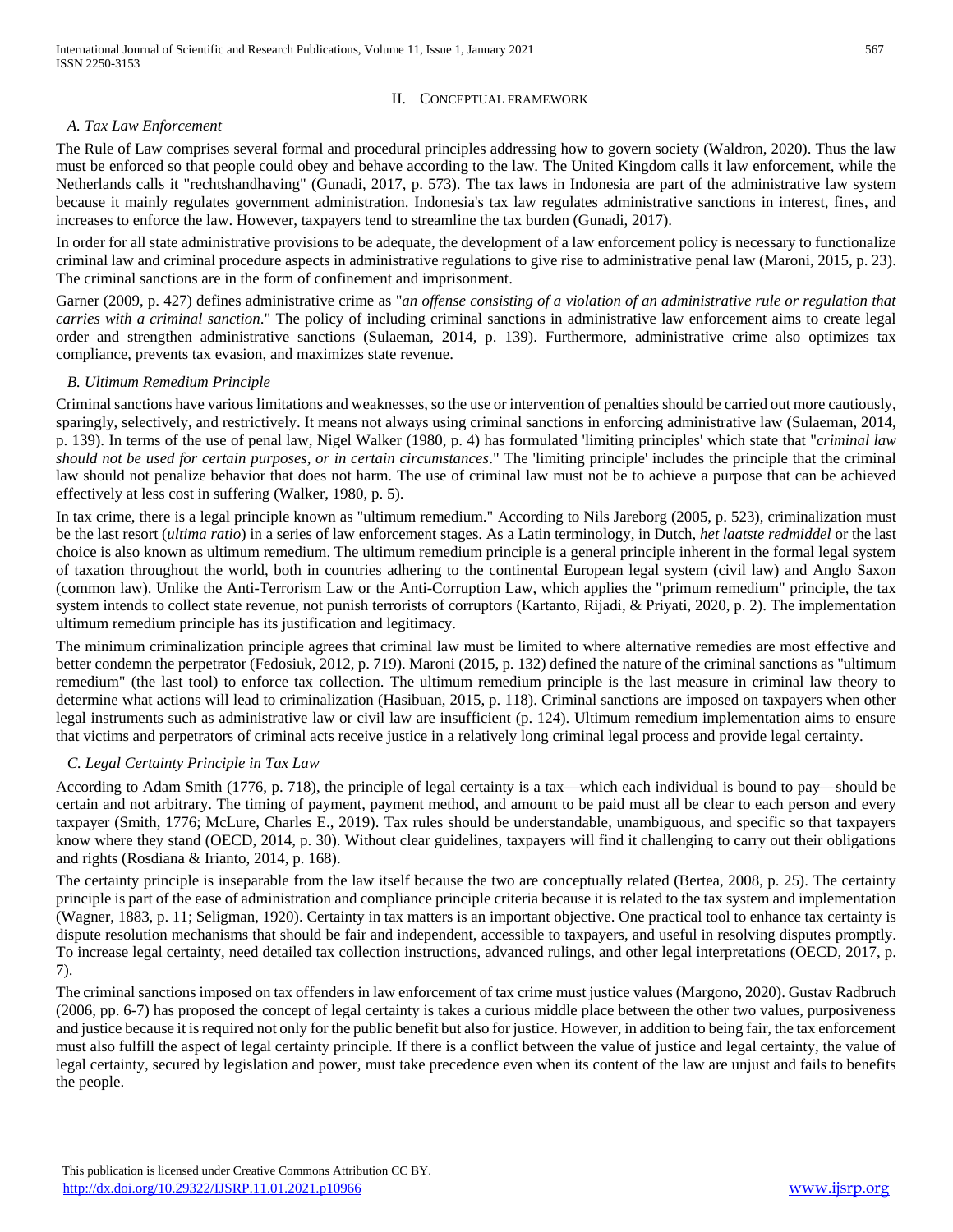#### III. RESEARCH METHOD

This research is a qualitative one based on a case study method in line with Yin (2009) explanation. We used a case study because of having sufficient access to the potential data, in the form of reviewing documents or records or making observations in the field (Yin, 2009, p. 26). This case study research refers to a tax crime case allegedly committed by a middle-level housing developer in Central Java. The case was still going on at the District Court in Central Java when we wrote this article.

#### IV. RESULT AND DISCUSSION

#### *A. The Implementation of Ultimum Remedium Principle*

In Indonesian tax legislation, tax officers have to prove suspicion of the taxpayers' incorrectness by examination and the presence of evidence related to not reported data in the Tax Return (*Surat Pemberitahuan* or "SPT"). Tax Return is the basis for starting an examination process as it contains a report of the tax calculation and payment within a certain tax period or a tax year. Tax officers must classify whether the phenomenon is an administrative violation or a tax crime (an act against tax law) based on audit findings. Also, it is necessary to separate whether a tax crime that causes losses to state revenue is negligence (Article 38 of the KUP Law) or intentional (Article 39 and Article 39A of the KUP Law) (Gunadi, 2017).

The case in this study constitutes a tax crime allegedly committed by a middle-level housing developer company in Central Java. The allegation refers to Article 39 paragraph (1) letter c, letter d, and letter i of KUP Law with its director and the director's attorney as tax crime perpetrators as quoted below:

"Article 39 paragraph (1):

Taxpayers are declared intentional if the taxpayer intentionally:

c. did not submit Tax Return;

d. submit Tax Return or information whose contents are incorrect or incomplete;

…

…

i. did not deposit taxes that have been deducted or collected.

It can cause a loss in state income, which is sentenced to a maximum of 6 (six) months imprisonment and a maximum of (six) years. Furthermore, the additional fine of at least 2 (two) times the amount of tax payable is unpaid or underpaid and a maximum of 4 (four) times the amount of unpaid or underpaid tax payable". (Law No. 28 of 2007)

The provisions above also apply to representatives, power of attorney, employees of taxpayers, or other parties who order to do, who participate in committing, who advocate, or who assist in committing criminal acts in the taxation field. In this case study, the allegations basis against both of them was because they had deliberately submitted a tax return or statement whose contents were untrue or incomplete and did not return taxes that had been withheld or collected. Determination of perpetrators refers to Article 43 paragraph (1) of KUP Law stipulates that a tax-criminal offense also applies to the taxpayers' representatives or authorities solely for accountability.

In this case study, tax officers have issued an audit letter (*Surat Perintah Pemeriksaan* or "SP2"). Tax officers conduct an examination of the company's Tax Return for the 2012 fiscal year. Based on Article 1, number 25 of KUP Law, the examination is an activity to collect data, information, or evidence carried out and process it objectively and professionally based on an examination standard. The examination process aims to test taxpayers' compliance with their obligations or for other purposes in implementing the tax laws and regulations.

Adequate examination criteria include completing the examination, disbursement of optimal examination results, and minimal remedies. For this reason, the completion of the examination must be within a certain period. The examination is complete if the tax auditor has made an audit letter and audit report (*Laporan Hasil Pemeriksaan* or "LHP"). The disbursement of tax assessments issued from the audit results must be reliable to achieve the target revenue from audits and minimize tax arrears.

However, there was a postpone of the examination process in this case study because tax officers apply criminal sanctions to taxpayers by issuing Sprinbukper refers to Article 43A of KUP Law in conjunction with Minister of Finance Regulation (*Peraturan Menteri Keuangan* or "PMK") No. 239/PMK.03/2014. Preliminary evidence is a condition, deed, and evidence in the form of information that can provide a clue that there is a strong allegation that a tax crime is being done or has been committed by anyone who can cause a loss in state income. A preliminary evidence investigation is an examination carried out to obtain Preliminary Evidence regarding an alleged tax crime. The preliminary evidence based on information, data, reports, and complaints (*Informasi, Data, Laporan, dan Pengaduan* or "IDLP") received by tax officers will be developed and analyzed through intelligence activities or observations.

Based on Article 3 paragraph 6 Director General of Tax Regulation (*Peraturan Direktur Jenderal Pajak* or "PER") No. 18/PJ/2014, one of the quality groups from the results of the development and analysis of IDLP is Group A, a namely strong indication that taxation has occurred. It is necessary to follow up Group A with the proposed preliminary investigation as stipulated in Article 3, paragraph 7 PER No. 18/PJ/2014. Therefore, criminal law enforcement proceeded to the prosecutorial stages up to imprisonment for both defendants in Central Java District Court.

Tax officers issue a preliminary investigation letter without issuing an audit report first. In this case, it is resulting in uncleanness in the application of the law. Following the audit standards in Indonesia, Article 10 of PMK No. 184/PMK.03/2015 states that tax auditors need to report audit activities to test taxpayers' compliance in the audit report (LHP). As a final product of the tax audit, an audit report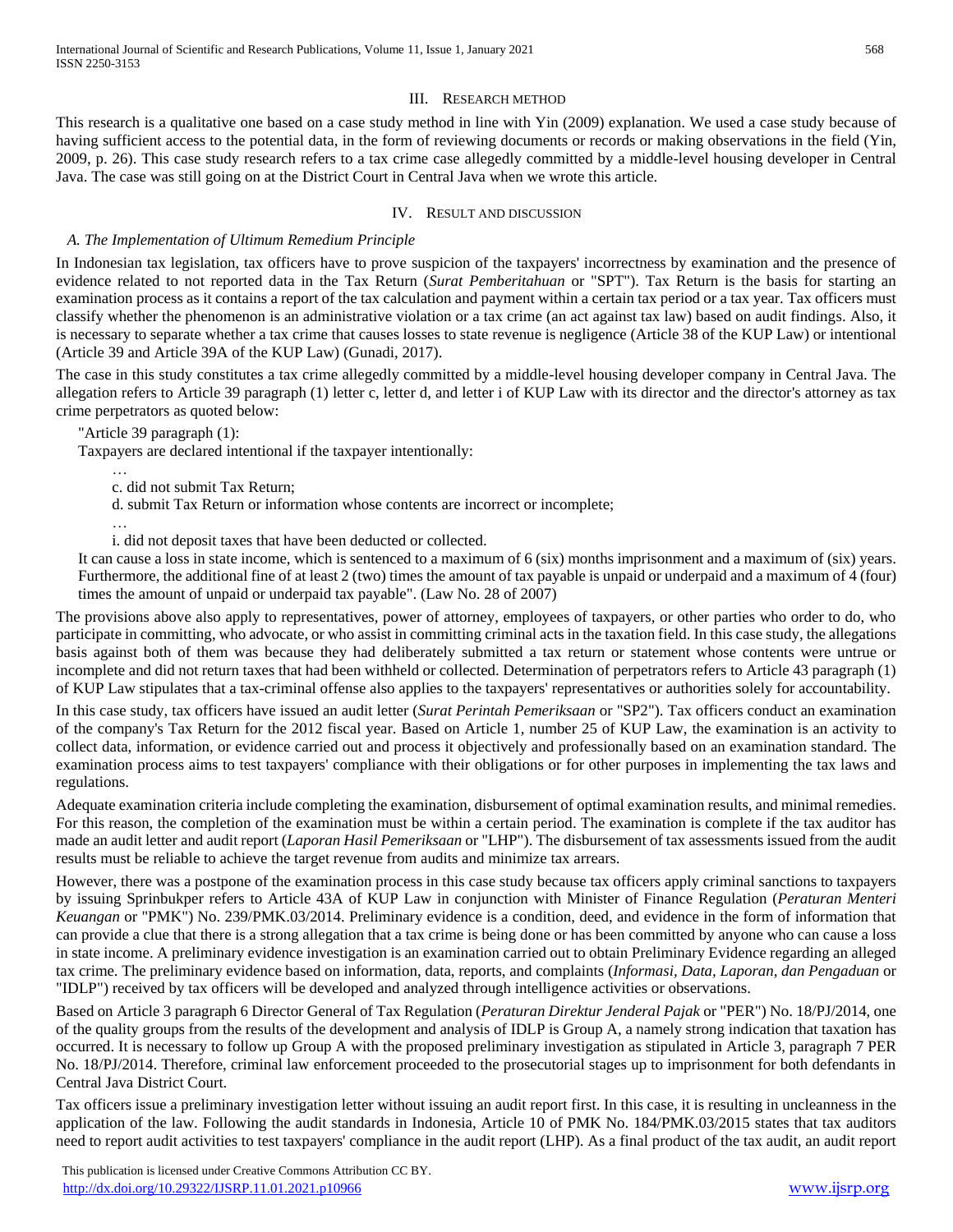must be concise and clear. An audit report should contain the scope and items examined for audit purposes. Also, it has to contain the tax auditor's conclusions supported by robust findings regarding the presence or absence of any tax regulations deviations and disclosure of other information related to the audit. An audit report is a basis for making the introductory calculation notes for notice of tax assessment and collection issuance.

Suppose it is an administrative violation, Tax Underpayment Assessment (*Surat Keterangan Pajak Kurang Bayar* or "SKPKB") can be issued plus administrative sanctions or an STP for administrative sanctions only. However, the taxpayer has the right to take legal remedies regarding disapproval of the amount from audit assessment through administrative measures, namely tax objection, appeal at the tax court, or judicial review at the Supreme Court.

On the other hand, if there are indications of a tax crime, according to explanatory memory of Articles 38 and 39 of KUP Law, submission of a Tax Return with incorrect or incomplete contents can depend on data and facts and evidence of findings can be corrected by the taxpayer, either on his own will or on an appeal from the tax office. Article 64 paragraph 1 PMK No. 184/PMK.03/2015 stipulates that the examination postponement becomes the preliminary evidence examination until the tax auditors conduct an investigation. The investigation can be stopped following Article 44B of the KUP Law not to require criminal effort. This regulation reflects that the implementation of penalties for violations of the law is not like primum remedium, but more oriented towards ultimum remedium principle.

Ultimum remedium is one of the principles in Indonesian criminal law that says that criminal law must be the last resort or final effort in law enforcement. It means that if a matter can take other lines (negotiation, meditation, or administrative law) should the passage be passed. About the ultimum remedium principle, Nigel Walker (1980, pp. 4-5) has formulated 'limiting principles' that state that "*criminal law should not be used for certain purposes, or in certain circumstances*." The 'limiting principle' includes the principle that the criminal law should not penalize behavior that does not harm. The use of criminal law should not be to achieve a purpose that can be achieved effectively at less cost in suffering. Criminal sanctions should apply if administrative sanctions are no longer effective (Sulaeman, 2014, p. 139; Maroni, 2015) or insufficient to achieve the public balance sheet straightening (Kartanto, Rijadi, & Priyati, 2020).

Related to the ultimum remedium or primum remedium aspect, the provisions of tax legislation in KUP Law, Directorate General of Taxes (DGT), have a very extensive discourse about the criminal process in taxation violations. DGT has the authority to subjectively allow when to use the instrument of criminal sanctions or administrative sanctions. The preliminary investigation process based on Information, Data, Reports, and Complaints (IDLP) reflects the conditions that allow for such subjectivity. IDLP is entirely the authority of the DGT. From the IDLP Processing results, the DGT has the full discretion to choose to use administrative sanctions or criminal sanctions related to IDLP Processing results, which can harm the country's finances (Kartanto, Rijadi, & Priyati, 2020).

Even though the taxpayer still has the right to disclose his actions, there is no explicit parameter for the taxpayer's disclosure results with the tax auditor's calculation, so there is legal uncertainty related to the disclosure of the untruth done by the taxpayer. Assembled by Article 44B of KUP Law, the Attorney General can stop the criminal offense investigation process based on the Minister of Finance's proposals as long as the court has not accepted the criminal case's delegation. In consideration of state revenue interests and as a technical rule of Article 44B of KUP Law, the Minister of Finance has issued a formula to resolve tax crime cases on PMK No. 130/PMK.03/2009. Through this regulation, taxpayers have the opportunity for the administrative resolution to stop the investigation process into tax crime cases. However, there is still compensation that must be paid by the taxpayer as a form of good faith. At this stage, if the General Attorney approves the request to stop the investigation, the taxpayer must submit a payment guarantee through an escrow account using a tax payment of underpaid tax with the additional administrative sanction of 400% (four hundred percent).

Reffering to Sarah Hasibuan's research in 2015 entitled "The Principle of Ultimum Remedium in the Application of Criminal Sanctions against Taxation Crimes by Taxpayers," concluded that the problem of Article 44B of the KUP Law by changing criminal sanctions with administrative sanctions could fulfill a sense of justice. The purpose of law is not solely for legal certainty but also to provide a sense of justice and benefit. The investigated taxpayers do not have to be delegated to court but given forgiveness as long as they pay the tax debt and its administrative penalties. Implementing the ultimum remedium principle in taxation provisions focuses on the priority scale to be aimed, namely more emphasis on optimizing state revenue, not on the criminal aspect.

The Panel of Judges, in their decision, believes that based on the ultimum remedium principle, the District Court is not authorized to handle this case because criminal law should be used as a last resort in law enforcement. Administrative sanctions must first address the norms or conventions in constitutional law and state administrative law, and civil law norms must first address the civil sanction. Administrative violations arise because of tax administrative procedures that taxpayers cannot heed in exercising tax rights and obligations. Violations of this type are subject to administrative sanctions, which can be in interest, fines, or increases. Suppose there is an underpayment of tax; the tax officers can issue a SKPKB. In the dispute regarding the difference in calculating the tax amount between the tax officers and taxpayers, it can be resolved administratively through sanctions or appeal mechanism.

Furthermore, as part of administrative law, tax law has very different interests from criminal law. In contrast, the straightforward tax issue to optimizing state revenue will become even more complicated when it is involved in the criminal realm. The taxation sector has its characteristics that cannot be compared with other methods of law enforcement. However, in this fiscal criminal case, the public prosecutor did not open taxpayers' opportunity to take the ultimum remedium as regulated in Article 44B of the KUP Law.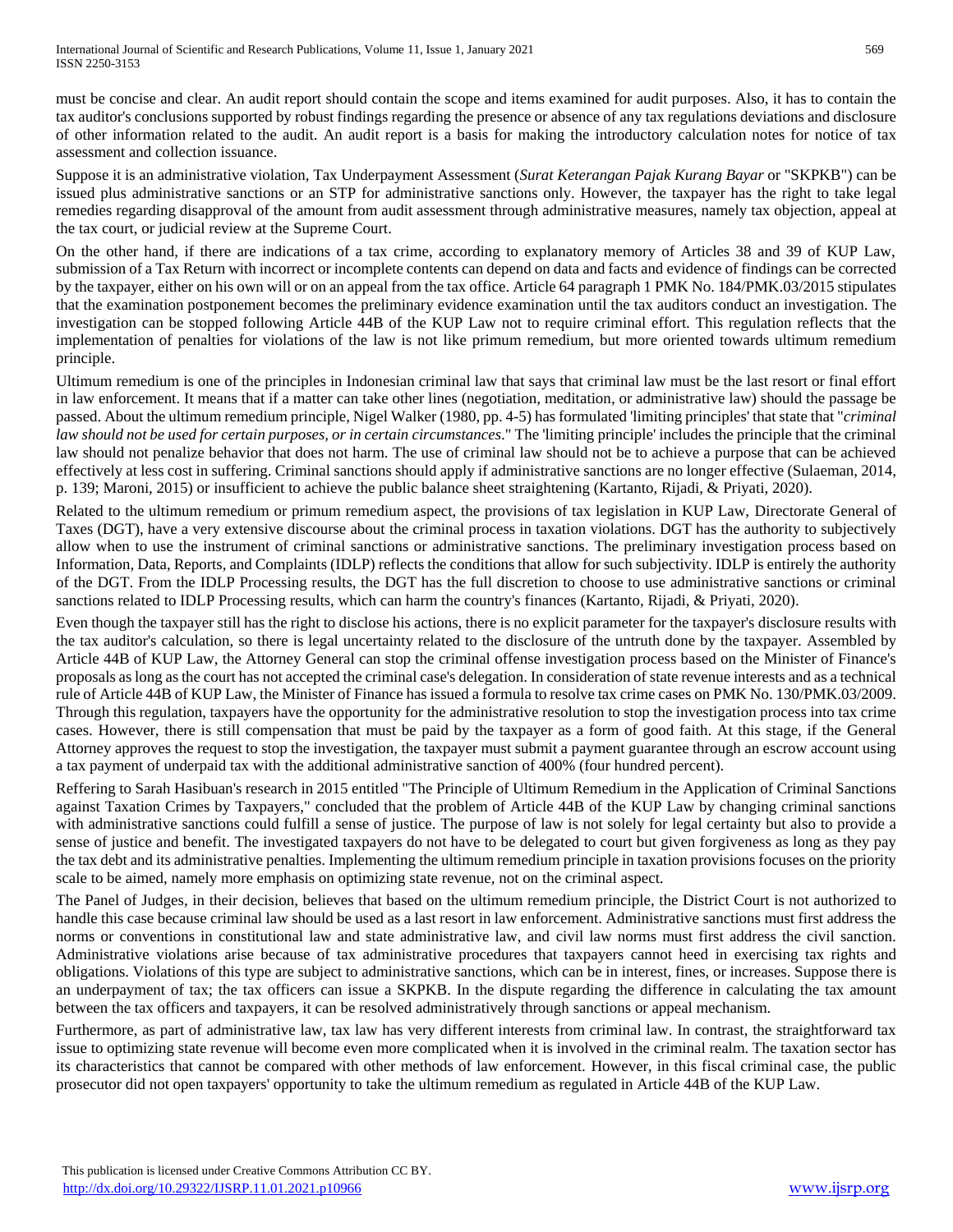# *B. The Criminal Law Enforcement from Legal Certainty Perspective*

According to the Central Java District Court Decision, there is a lack of justice in applying the law. The Panel of Judges believes the tax officers allegation were incomplete and inaccurate because it does not formulate a method or measures before the investigation. As part of administrative law, tax regulation has very different interests from criminal law. The taxation sector has its characteristics that cannot be compared with other methods of law enforcement.

The absence of an Audit Result Report and facts regarding the IDLP reflect that the audit procedures are not transparent. In the context of transparency, the implementation of good governance principles should be following the principles of fair play and public trust in tax administration. The Tax Administration Law asks the tax office to fairly inform audit findings if there are calculations different from the Tax Return.

The law enforcement of tax crime and criminal sanctions imposed on tax offenders must reflect justice values (Margono, 2020). Gustav Radbruch (2006, pp. 6-7) has proposed the concept of legal certainty is takes a curious middle place between the other two values, purposiveness and justice, because it is required not only for the public benefit but also for justice. However, in addition to being fair, the tax enforcement must also fulfill the aspect of legal certainty principle. If there is a conflict between the value of justice and legal certainty, the value of legal certainty, secured by legislation and power, must take precedence even when its content of the law are unjust and fails to benefits the people.

According to McLure in The New Encyclopedia Britannica (2019) that "*tax laws and regulations must be comprehensible to the taxpayer, they must be unambiguous and certain*," both to the taxpayer and to the tax administrator. In line with the opinion of Adam Smith (Smith, 1776, p. 718) that taxes, which each individual is bound to pay, should be certain and not arbitrary. Without clear procedures, taxpayers will find it challenging to carry out their obligations and rights. It will be difficult for the tax authorities to oversee the implementation of tax obligations carried out by taxpayers and serve taxpayers' rights (Rosdiana and Irianto, 2014). Detailed tax collection instructions, advanced rulings, and other legal interpretations are needed to increase legal certainty.

Execution of audits that are not following the procedures as regulated in the law can create tax uncertainty. Do not let taxpayers be criminalized, even though they desire to comply with tax provisions by depositing and reporting taxes. After all, the purpose of taxes is not to imprison someone, but to increase state revenue.

#### V. CONCLUSION

This study on fiscal crime case studies that ensnare middle-level housing development companies in Central Java concludes that tax auditors prioritize criminal law enforcement's application over administrative law enforcement. The tax auditor suspends the examination to become a preliminary investigation based on Article 43A of the KUP Law, indicating a strong tax crime indicator. However, according to Article 64 paragraph 1 PMK No. 184/PMK.03/2015 stipulates that the examination postponement becomes the preliminary evidence examination until the tax officer conducts an investigation. The investigation can be stopped under Article 44B of the KUP Law, so there is no need to go through any criminal law enforcement. In this case study, the tax auditor did not take the ultimum remedium effort. An audit process that is not following the right procedure can cause legal uncertainty for taxpayers.

#### **REFERENCES**

- [1] Bertea, S. (2008). Towards A New Paradigm of Legal Certainty. *Legisprudence, Vol. 2, No. 1*, 25-45.
- [2] Fedosiuk, O. (2012). Criminal Liability as a Last Resort (Ultima Ratio): Theory and Reality. *Jurisprudencija Vilnius, 19*(2), 715-738.
- [3] Garner, B. A. (2009). *Black's Law Dictionary* (9th ed.). United States of America: West Publishing Co.
- [4] Gunadi. (2017). *Panduan Komprehensif Ketentuan Umum Perpajakan (KUP).* Jakarta: Bee Media Indonesia.
- [5] Hasibuan, S. (2015). The Principle of Ultimum Remedium in the Application of Criminal Sanctions against Taxation Crimes by Taxpayer. *USU Law Journal*, 115-125.
- [6] Jareborg, N. (2005). Criminalization as Last Resort (Ultima Ratio). *Ohio State Journal of Criminal Law, 2*, 521-534.
- [7] Kartanto, L., Rijadi, P., & Priyati, S. (2020). Quo Vadis Ultimum Remedium in Tax Criminal Crimes in Indonesia. *International Journal of Scientific and Research Publication, 10(3)*.
- [8] Margono, R. (2020). The Urgency of Asset Confiscation Sanction in Tax Crimes. *International Journal of Research in Business and Social Science 9(5)*, 285-293.
- [9] Maroni. (2015). *Pengantar Hukum Pidana Administrasi.* Bandar Lampung: CV. Anugrah Utama Raharja (AURA).
- [10] McLure, Charles E. (2019). *Taxation.* Retrieved from Encyclopaedia Britannica: https://www.britannica.com/topic/taxation
- [11] OECD. (2014). *Addressing The Tax Challenges of The Digital Economy.*
- [12] OECD. (2017). *IMF/OECD Reports for the G20 Finance Ministers.*
- [13] Radbruch, G. (2006). Statutory Lawlessness and Supra-Statutory Law. *Oxford Journal of Legal Studies, 26(1)*, 1-11.
- [14] Rosdiana, H., & Irianto, E. S. (2014). *Pengantar Ilmu Pajak: Kebijakan dan Implementasi di Indonesia* (3rd ed.). Jakarta: Rajawali Pers.
- [15] Seligman, E. R. (1920). Taxation. In G. Rines, *The Encyclopedia Americana* (Vol. 26, pp. 287-294). New York: The Encyclopedia Americana Corporation.
- [16] Smith, A. (1776). *An Inquiry into the Nature and Causes of the Wealth of Nations.* Paris: Feedbooks.
- [17] Sulaeman, E. (2014). Kebijakan Penggunaan Sanksi Pidana Dalam Perundang-undangan Hukum Administrasi. *Wahana Akademika, 1*(1), 135-148.
- [18] Wagner, A. (1883). Three Extracts on Public Finance. In R. A. Musgrave, & A. T. Peacock, *Classics in the Theory of Public Finance* (pp. 1-15). London: The Macmillan Press Ltd.
- [19] Waldron, J. (2020). The Rule of Law. *The Stanford Encyclopedia of Philosophy*.
- [20] Walker, N. (1980). *Punishment, Danger and Stigma: The Morality of Criminal Justice.* Totowa, New Jersey, United States of America: Barnes and Noble Books.
- [21] Yin, R. K. (2009). *Case Study Research Design and Methods* (4th ed., Vol. 5). California: Sage Publications, Inc.

 This publication is licensed under Creative Commons Attribution CC BY. <http://dx.doi.org/10.29322/IJSRP.11.01.2021.p10966> [www.ijsrp.org](http://ijsrp.org/)